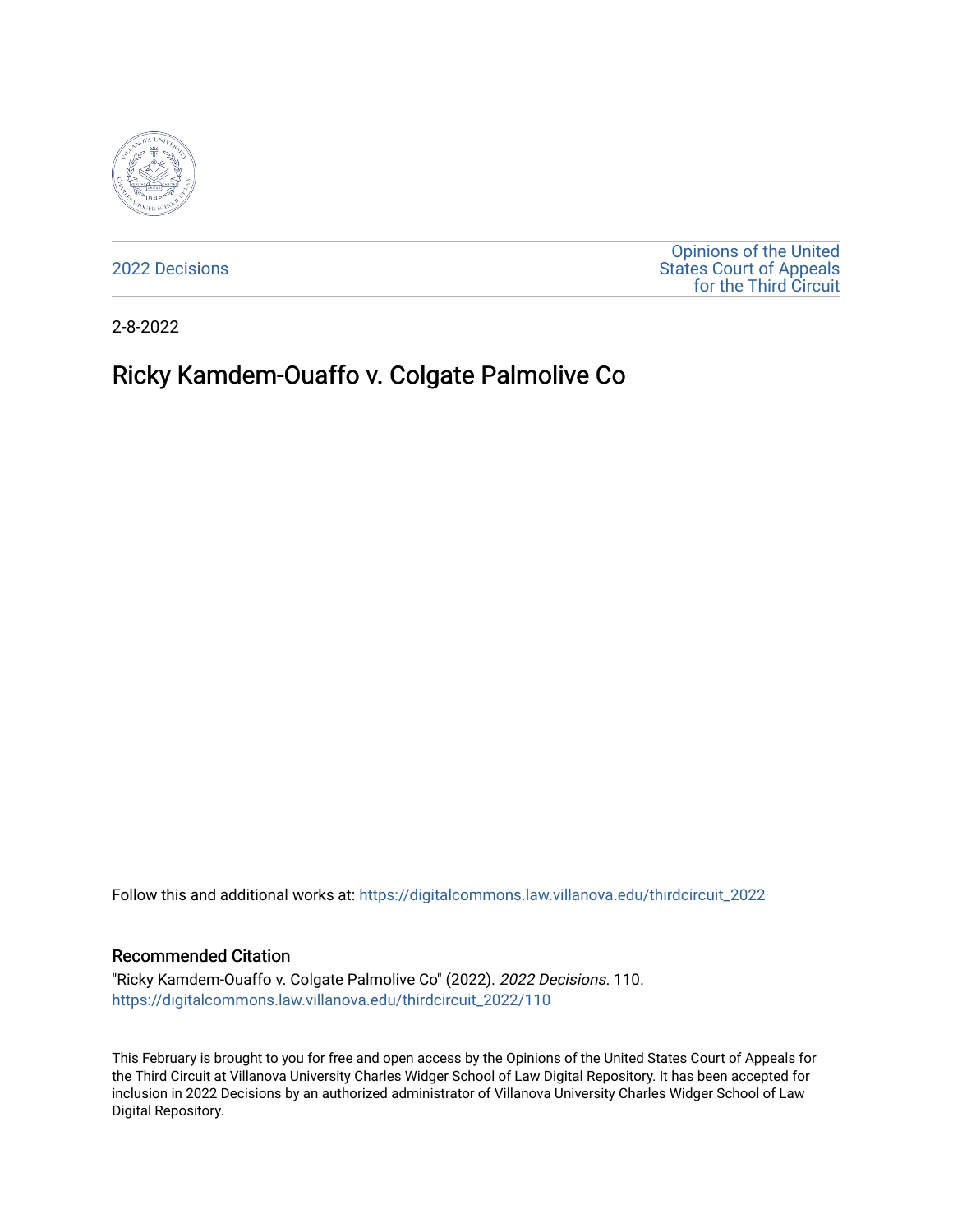### **NOT PRECEDENTIAL**

## UNITED STATES COURT OF APPEALS FOR THE THIRD CIRCUIT

# No. 21-1198  $\mathcal{L}_\text{max}$

# RICKY KAMDEM-OUAFFO, PHD t/a Kamden Group, Appellant

v.

COLGATE PALMOLIVE COMPANY, a Delaware Corporation, Headquarters in New York, NY; HILL'S PET NUTRITION INC.; SARAH B. MARTINEZ, individual capacity and in capacity with Hill's and Colgate; LUIS J. MONTELONGO, individual capacity and in capacity with Hill's and Colgate; BRENT K. POPE, individual capacity and in capacity with Hill's and Colgate; DENNIS JEWELL, individual capacity and in capacity with Hill's and Colgate; LYNDA MELENDEZ, individual capacity and in capacity with Hill's and Colgate; DAVE BALOGA, individual capacity and in capacity with Hill's and Colgate; DEBRA NICHOLS, individual capacity and in capacity with Hill's and Colgate; JOHN DOES 1-10; ABC CORPS. 1-10

> On Appeal from the United States District Court for the District of New Jersey (D.C. Civil Action No. 2:15-cv-07902) District Judge: Honorable Claire C. Cecchi

> Submitted Pursuant to Third Circuit LAR 34.1(a) October 15, 2021

 $\mathcal{L}_\text{max}$  , where  $\mathcal{L}_\text{max}$  and  $\mathcal{L}_\text{max}$  and  $\mathcal{L}_\text{max}$ 

Before: KRAUSE, BIBAS and SCIRICA, Circuit Judges

(Opinion filed: February 8, 2022)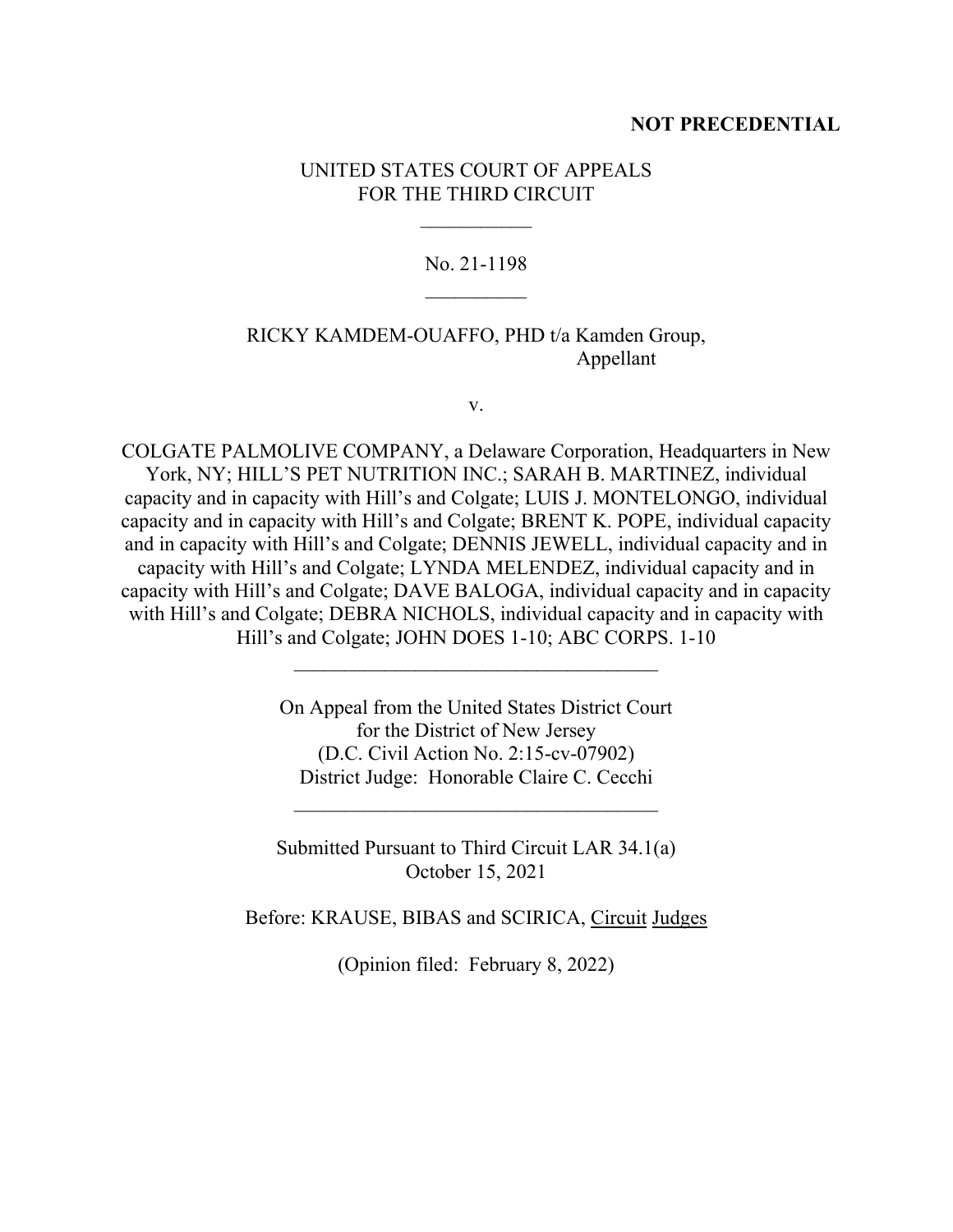### OPINION\*

 $\frac{1}{2}$ 

## PER CURIAM

Trained in food chemistry and engineering, New Jersey resident Ricky Kamdem-Ouaffo creates food-flavor ingredients and formulas. Kamdem-Ouaffo filed suit in federal court claiming, in general, that his ideas for making pet food more palatable and safe were misappropriated by Colgate-Palmolive Company and Hill's Pet Nutrition (collectively: Colgate). Colgate allegedly had access to Kamdem-Ouaffo's ideas via Naturasource International LLC (collectively, with its operator Laslo Pokorny: Naturasource), a company Kamdem-Ouaffo had hired to market his products. Kamdem-Ouaffo contended that patent applications later prosecuted by Colgate confirm both misappropriation of his ideas and noncompliance with a confidentially agreement.

This very dispute, however, had already resolved against Kamdem-Ouaffo in New Jersey state court. More specifically, the state trial court on August 20, 2015 granted Naturasource's motion for summary judgment, declined to reinstate Kamdem-Ouaffo's previously dismissed claims against Colgate (and others), denied Kamdem-Ouaffo's cross-motion for summary judgment, and dismissed Kamdem-Ouaffo's action "in its entirety with prejudice." Doc. 19 at 4 (SA2).

Based on that procedural history, the District Court granted Colgate's and Naturasource's motions under Federal Rule of Civil Procedure 12(b) and dismissed

<sup>\*</sup> This disposition is not an opinion of the full Court and pursuant to I.O.P. 5.7 does not constitute binding precedent.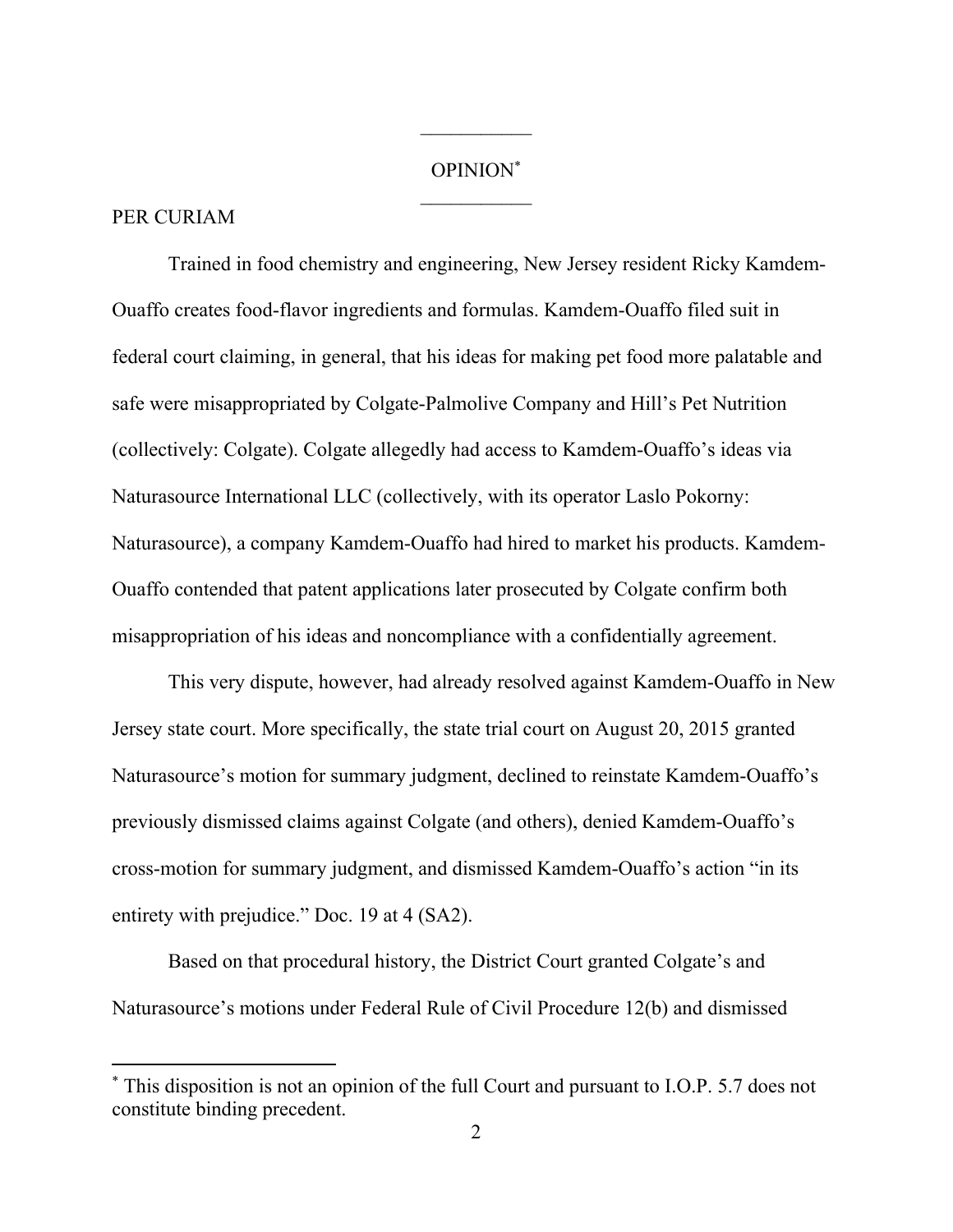Kamdem-Ouaffo's amended complaint without prejudice. The District Court determined that Kamdem-Ouaffo's claims are barred by the Rooker-Feldman<sup>1</sup> doctrine, res judicata and collateral estoppel, and that subject matter jurisdiction over the action is lacking because there is not complete diversity of party-citizenship under 28 U.S.C. § 1332 (Naturasource, like Kamdem-Ouaffo, is a citizen of New Jersey) and because there are no federal questions that would permit jurisdiction under 28 U.S.C. § 1331.

A second and then third amended complaint followed.<sup>2</sup> For both pleadings, Kamdem-Ouaffo dropped Naturasource as a defendant and added as defendants several Colgate employees (who appear not to have ever been properly served with process). The third amended complaint was met by a motion from Colgate seeking dismissal under Rule 12(b)(1) and Rule 12(b)(6).

The District Court sent the parties to mediation, which proved unsuccessful. Months later, the District Court denied Kamdem-Ouaffo's recusal motion and granted Colgate's motion to dismiss. Again relying on the doctrines of Rooker-Feldman, res judicata and collateral estoppel, the District Court dismissed the third amended complaint with prejudice and without leave to further amend. Kamdem-Ouaffo appealed.

We have jurisdiction under 28 U.S.C. § 1291. See Gomez v. Gov't of V.I.*,* 882 F.2d 733, 735–36 (3d Cir. 1989). Our standard of review of a refusal to recuse is abuse-

<sup>&</sup>lt;sup>1</sup> D.C. Ct. of Appeals v. Feldman, 460 U.S. 462 (1983); Rooker v. Fid. Tr. Co., 263 U.S. 413 (1923).

<sup>&</sup>lt;sup>2</sup> In the interim, Kamdem-Ouaffo voluntarily dismissed his case, pursuant to Federal Rule of Civil Procedure 41(a)(1)(A)(i), and then reopened it after the District Court offered one final chance to amend.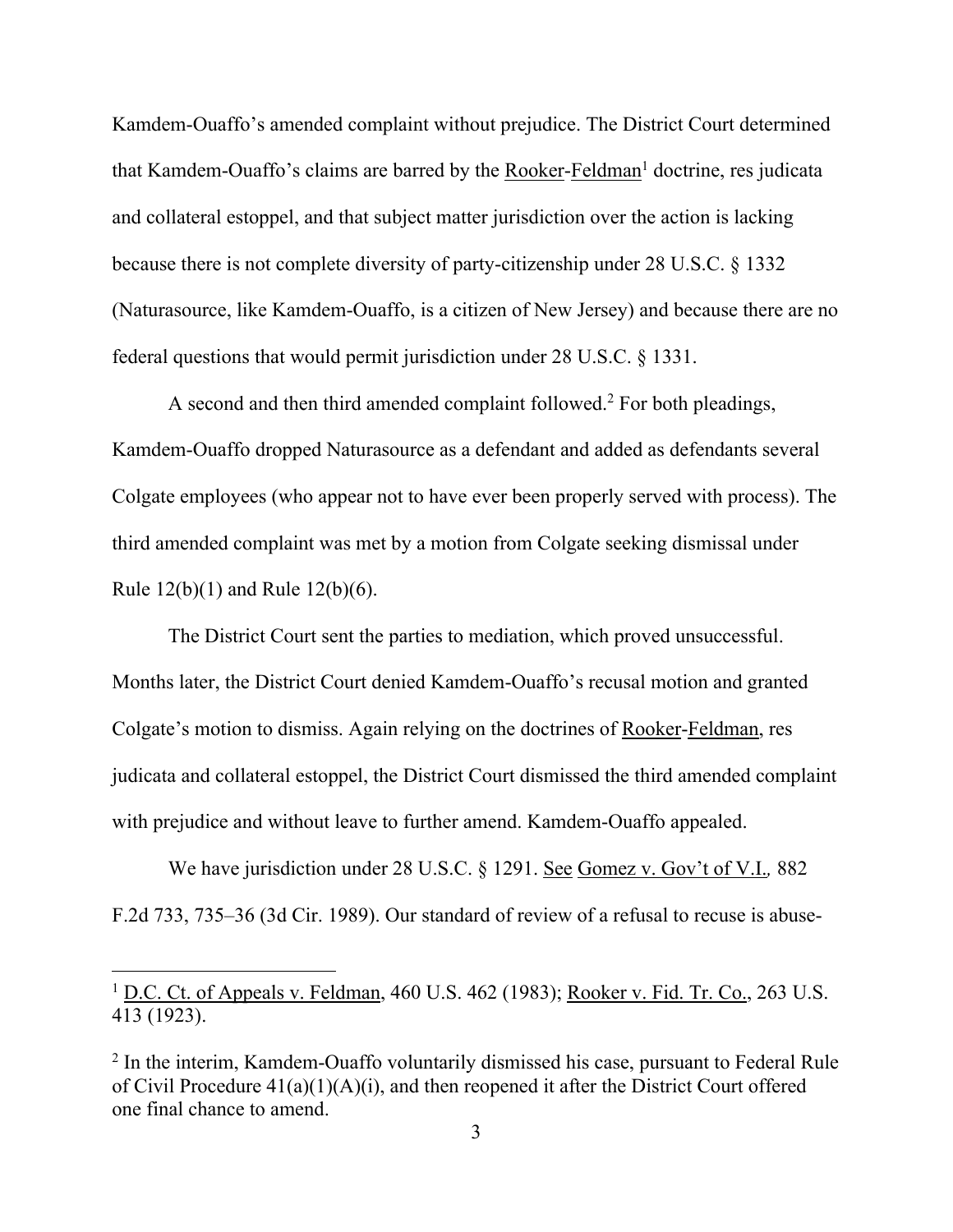of-discretion. See Securacomm Consulting, Inc. v. Securacom Inc., 224 F.3d 273, 278 (3d Cir. 2000). And our standard of review of a dismissal under Rule 12(b)(1) or Rule 12(b)(6) is de novo. See Newark Cab Ass'n v. City of Newark, 901 F.3d 146, 151 (3d Cir. 2018); Davis v. Wells Fargo, 824 F.3d 333, 346 (3d Cir. 2016).

The District Court did not abuse its discretion in rejecting the recusal request filed by Kamdem-Ouaffo because he provided no colorable basis for recusal. Cf. Liteky v. United States, 510 U.S. 540, 555 (1994); Jones v. Pittsburgh Nat'l Corp., 899 F.2d 1350, 1356 (3d Cir. 1990). Furthermore, we agree with the District Court's res judicata determination, for substantially the reasons in the District Court's written opinion supporting that determination.<sup>3</sup> In short, all of the res judicata elements under New Jersey law are present. See Brookshire Equities, LLC v. Montaquiza, 787 A.2d 942, 947 (N.J. Super. Ct. App. Div. 2002) (res judicata applies if there is "(1) a final judgment by a court of competent jurisdiction, (2) identity of issues, (3) identity of parties, and (4) identity of the cause of action"); see also Hoffman v. Nordic Nats., Inc., 837 F.3d 272, 279 (3d Cir. 2016); cf. McCarter v. Mitcham, 883 F.2d 196, 199 (3d Cir. 1989) (applying preclusion law of the judgment-entering state court). 4

<sup>&</sup>lt;sup>3</sup> The District Court used the term "res judicata" so we do the same, while noting that the term is interchangeable with "claim preclusion." See Beasley v. Howard, No. 20-1119, -- - F.4th ---, 2021 WL 4233947, at \*3 (3d Cir. Sept. 17, 2021).

<sup>4</sup> We acknowledge Kamdem-Ouaffo's argument on appeal that when he filed a notice of removal in the District Court on August 14, 2015, the state court was required to stay its hand under 28 U.S.C. § 1446(d), and, therefore, its subsequently entered orders are void. Cf. 28 U.S.C. § 1446(d) ("Promptly after the filing of such notice of removal of a civil action the defendant or defendants shall give written notice thereof to all adverse parties and shall file a copy of the notice with the clerk of such State court, which shall effect the